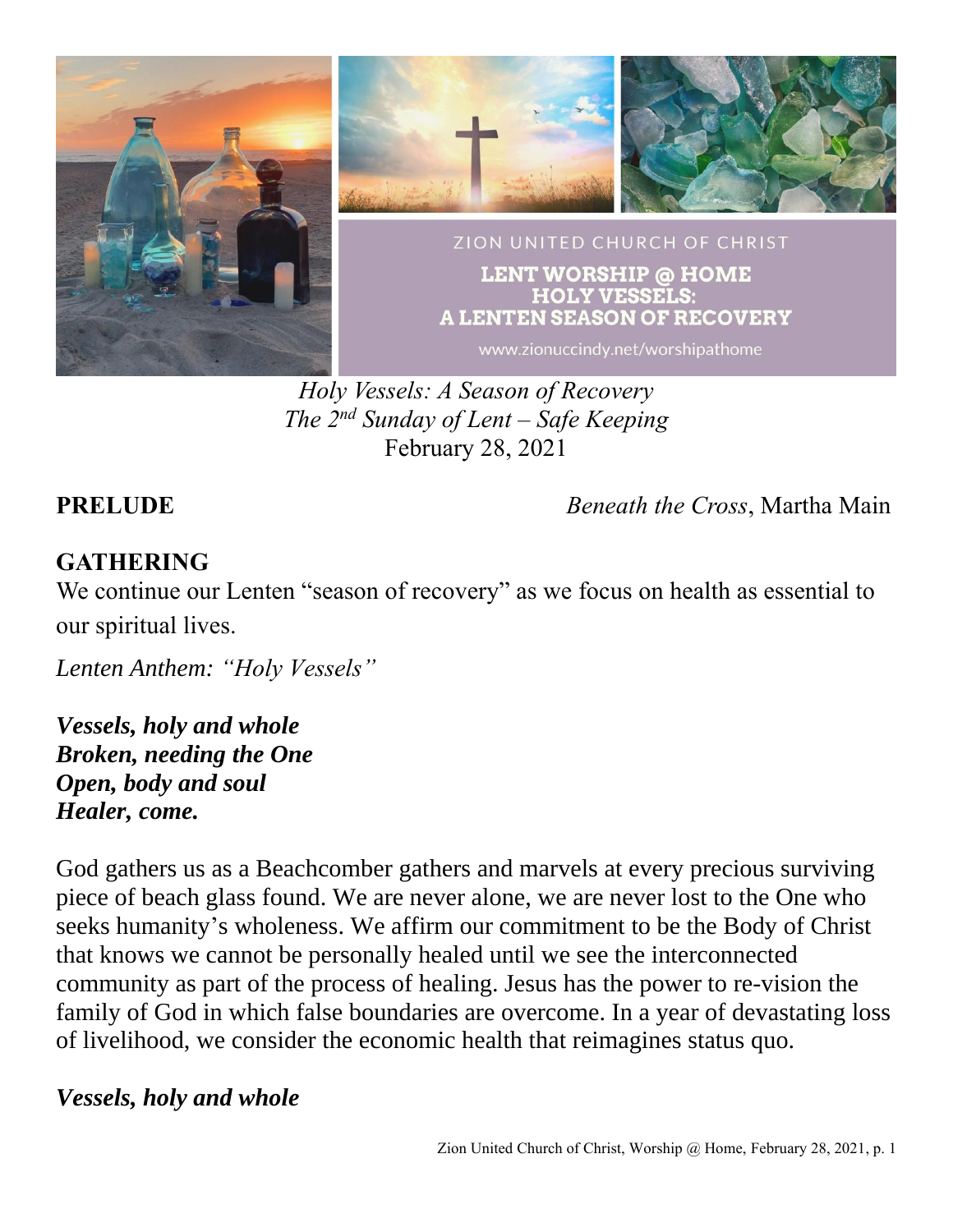### **CENTERING HYMN** *In Christ There is No East or West,* Zion Virtual Choir

# **WE CONFESS OUR SINS TO GOD**

Let us acknowledge our need to restore, repair, renew our Holy Vessels, which include the communities of which we are a part. Let us pray:

God of All, you created us for each other. You set in us a yearning for companionship and an empathy that binds us together, protecting each other and delighting in one another. Yet too often we have broken down our relationships instead of building them up. We have been set against one another with the lie of scarcity. We have built systems and economies that widen the gap of resources rather than safeguarding equitable practices. Too many, and growing numbers, are suffering hardship, food insecurity, joblessness. We cannot fathom the proportions of loss and so we look away, sometimes even from the need in our own community.

Help us, Healer. Show us our empathy. Forgive our complacence. Move us to move one step at a time toward greater care for one another. In this silence, we sense and acknowledge our yearning for wholeness. *Time for silent confession…*

*Vessels, holy and whole Broken, needing the One Open, body and soul Healer, come.*

### **ASSURANCE OF GRACE**

Again this week, I invite you to imagine a warmth begin to arise within the core of your body. It may help to keep your eyes closed. This warm orb of light is deep within you, a flame always there and ready when you need it. This warm glow begins to emerge from the recesses of your inner being to fill and flood your whole body until your skin is glowing with it, radiating outward. This warmth that wraps you as a blanket of assurance is one you want to share. You want all to feel this presence, to kindle this hope.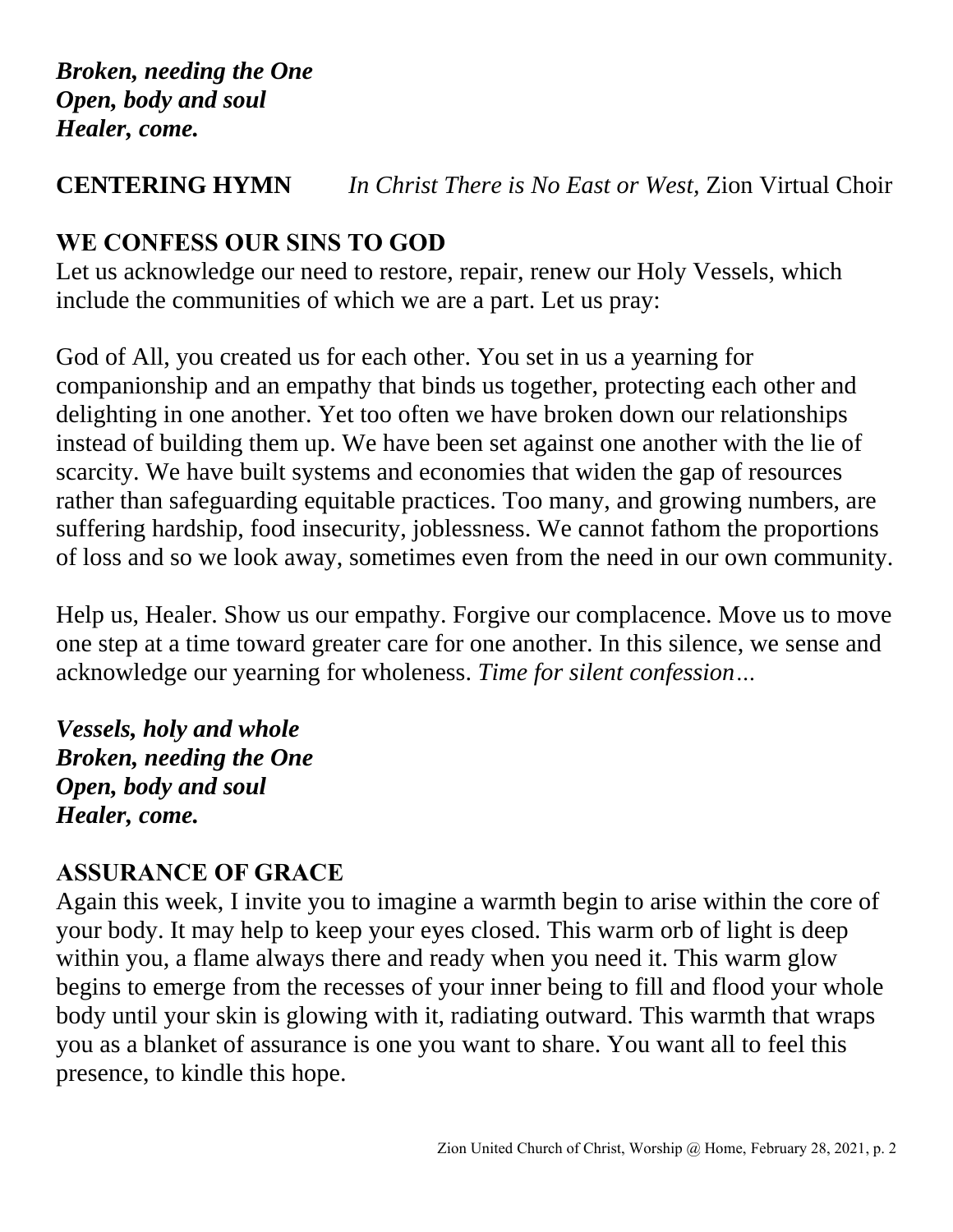Know this: This love and security is meant for all people. No. Matter. What. We are capable of sharing our light and not running out of "enough." Christ's hospitality that broke through false boundaries points the way. For you, for me, for all.

Take a deep breath in to let this truth fill you…and breathe out with the relief of assurance.

## **HYMN** *Community of Christ,* Martha Main

### **WE HEAR GOD'S WORD** *Matthew 8:5-13*

When he entered Capernaum, a centurion came to him, appealing to him and saying, "Lord, my servant is lying at home paralyzed, in terrible distress." And he said to him, "I will come and cure him." The centurion answered, "Lord, I am not worthy to have you come under my roof; but only speak the word, and my servant will be healed. For I also am a man under authority, with soldiers under me; and I say to one, 'Go, 'and he goes, and to another, 'Come, 'and he comes, and to my slave, 'Do this, 'and the slave does it." When Jesus heard him, he was amazed and said to those who followed him, "Truly I tell you, in no one in Israel have I found such faith. I tell you, many will come from east and west and will eat with Abraham and Isaac and Jacob in the kingdom of heaven, while the heirs of the kingdom will be thrown into the outer darkness, where there will be weeping and gnashing of teeth." And to the centurion Jesus said, "Go; let it be done for you according to your faith." And the servant was healed in that hour.

### **MEDITATION** *Beach Combing*

## **WE RESPOND TO GOD'S WORD WITH OUR GIVING**

**Invitation** – The abundant blessings we find in Christ are boundless. When we call Christ answers. In faith let us bring our gifts in gratitude and thanksgiving, with hope that these gifts might in turn offer blessing to our communities longing for healing care. Whatever we bring this day, through these gifts, Christ can do great things.

**February Benevolence** – Our February Benevolence Offering will go to support Our Church's Wider Mission, one of the five offerings of the United Church of Christ. A significant portion of your donations will stay right here in our Indiana-Kentucky Conference to support to work and ministry of our wider church family. By covenantal partnership we have committed ourselves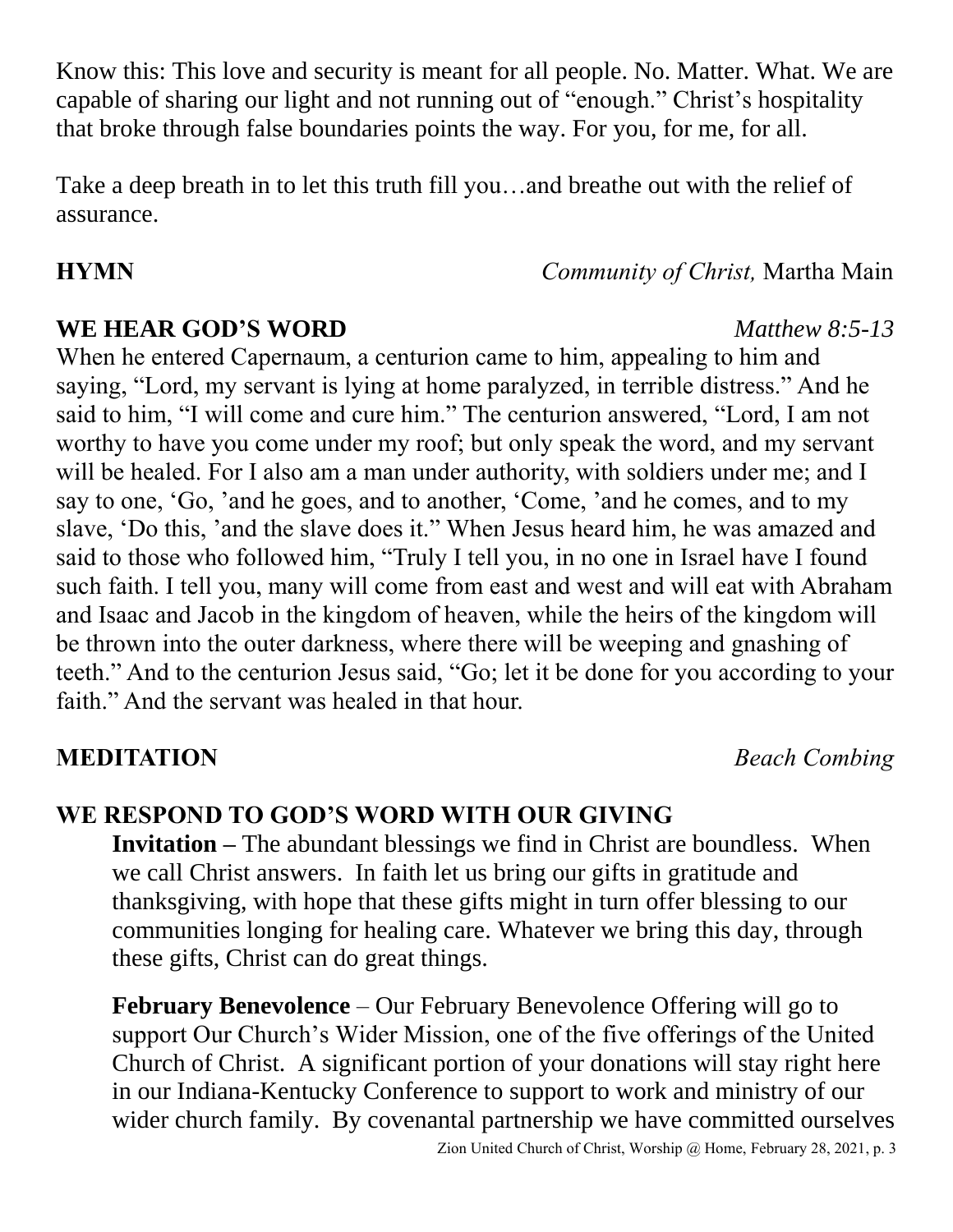to support these joint ministry efforts, and by working together as many different congregations united by one mission, we can make an even greater impact on the world.

You can mail your offerings to our office. We check the mail regularly. Zion United Church of Christ 8916 E. Troy Ave. Indianapolis, IN 46239

Or, you can donate through our website through our secure PayPal button at www.zionuccindy.net/donate. Please know that PayPal receives a 2.2% processing fee and a \$0.30 transaction charge. You are able to set up reoccurring, monthly payments.

**We Give Thanks** – God of manifold blessings, bless our lives to your service, even as we consecrate these gifts in service of a world in need. May our offering go forth this day, and be a reflection of your glory for all who struggle to know your ways. As these gifts go forth to do your work, may they help others hear your voice as you call their names. In the spirit of your grace and peace, we pray. Amen.~

# **COMMISSION**

# **We Are Sent Forth with a Blessing**

Jesus' healing actions often get "buzz" from onlookers. In this week's story we do not know how his followers reacted to his words, but we can assume that it was hard to hear for some. Jesus makes sure to point out that the belief of this "outsider" and his care for his servant was something he didn't always see from the "insiders"–from the ones who profess to be "faithful." His words no doubt affirmed some and offended others. That's what happens when we get "called out," as we say. Perhaps we are in need of being "called out." Not in a way that shames but in a way that energizes. How could our faith call us out more and more until we cannot stand by as some are suffering?

As I said last week, we are working on healing for ourselves in this season, but we are also working toward something communal. How can we as a church community become a "health hub" through our ministry and mission? The needs are so great, especially now. I invite you to spend time again this week exploring the possibilities for a new or renewed commitment to a contribution we can make at